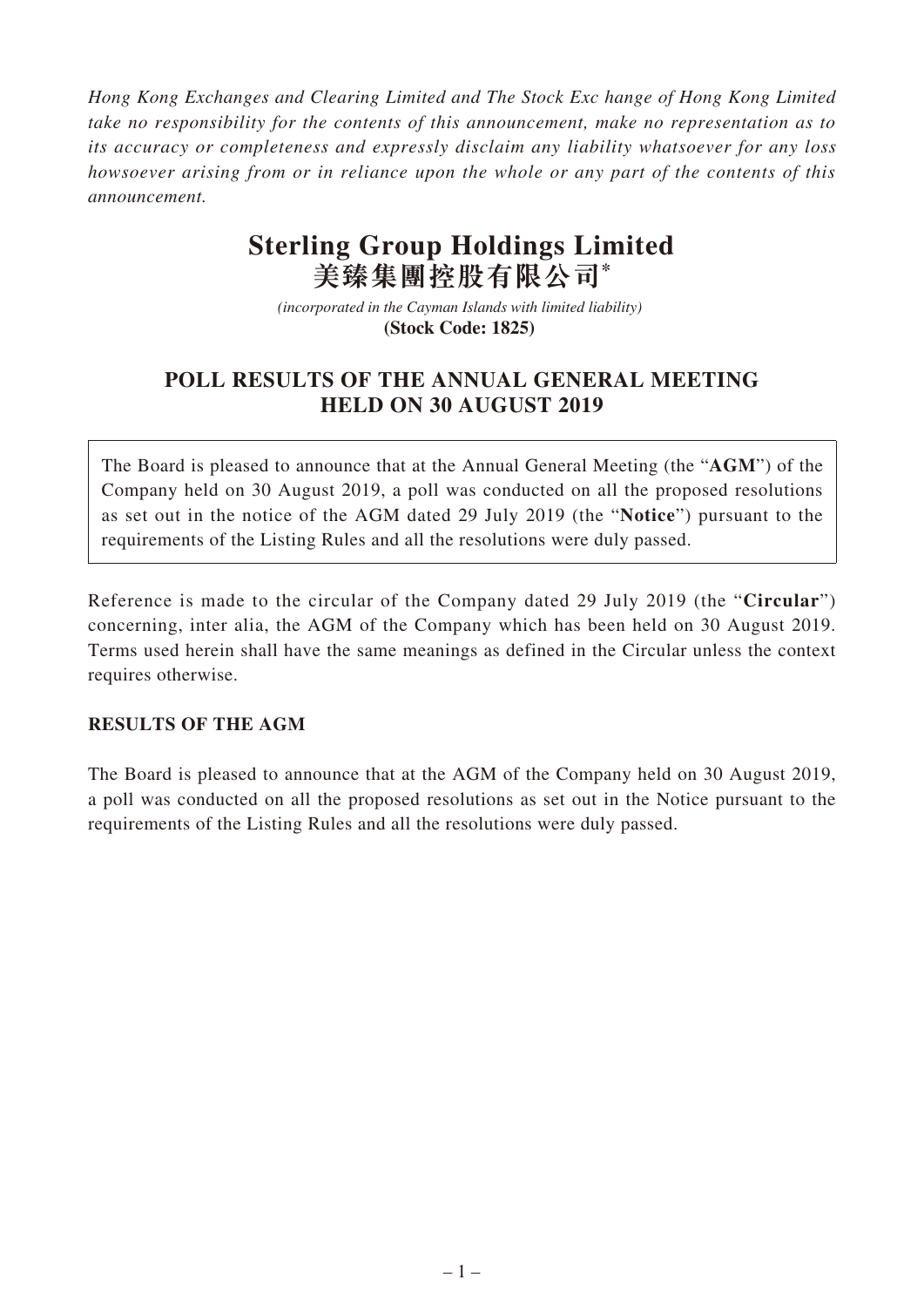The Company's share registrar, Tricor Investor Services Limited, was appointed as the scrutineer at the AGM for the purpose of vote-taking. The poll results are set out as follows:

| <b>Resolutions</b> |                                                                                                                                                                                                                                                                       | <b>Number of votes cast</b><br>(percentage of total number<br>of votes cast) |                           | <b>Total number</b><br>of votes cast |
|--------------------|-----------------------------------------------------------------------------------------------------------------------------------------------------------------------------------------------------------------------------------------------------------------------|------------------------------------------------------------------------------|---------------------------|--------------------------------------|
|                    |                                                                                                                                                                                                                                                                       | For                                                                          | <b>Against</b>            |                                      |
| 1.                 | To receive and adopt the audited<br>financial statements and the report of<br>the directors and independent auditor's<br>report for the year ended 31 March<br>2019.                                                                                                  | 572,020,000<br>$(100\%)$                                                     | $\Omega$<br>$(0\%)$       | 572,020,000                          |
| 2.                 | To re-appoint Messrs BDO Limited<br>as auditors of the Company and to<br>authorize the board of directors to fix<br>their remuneration.                                                                                                                               | 572,020,000<br>$(100\%)$                                                     | $\overline{0}$<br>$(0\%)$ | 572,020,000                          |
| 3.                 | To re-elect Ms. Wong Mei Wai<br>Α.<br>Alice as an executive director.                                                                                                                                                                                                 | 572,020,000<br>$(100\%)$                                                     | $\overline{0}$<br>$(0\%)$ | 572,020,000                          |
|                    | To re-elect Mr. Siu Yik Ming as<br><b>B.</b><br>an executive director.                                                                                                                                                                                                | 572,020,000<br>$(100\%)$                                                     | $\overline{0}$<br>$(0\%)$ | 572,020,000                          |
|                    | To re-elect Mr. Chung Sam Kwok<br>$C_{\cdot}$<br>Wai as an executive director.                                                                                                                                                                                        | 572,020,000<br>$(100\%)$                                                     | $\overline{0}$<br>$(0\%)$ | 572,020,000                          |
|                    | To re-elect Mr. Choi Siu Wai<br>D.<br>William as non-executive director.                                                                                                                                                                                              | 572,020,000<br>$(100\%)$                                                     | $\overline{0}$<br>$(0\%)$ | 572,020,000                          |
|                    | To re-elect Mr. Chan Kee Huen<br>Ε.<br>Michael as independent non-<br>executive director.                                                                                                                                                                             | 572,020,000<br>$(100\%)$                                                     | $\overline{0}$<br>$(0\%)$ | 572,020,000                          |
|                    | To re-elect Mr. Cheng King Hoi<br>F.<br>Andrew as independent non-<br>executive director.                                                                                                                                                                             | 572,020,000<br>$(100\%)$                                                     | $\overline{0}$<br>$(0\%)$ | 572,020,000                          |
|                    | To re-elect Mr. Ko Ming Tung<br>G.<br>Edward as independent non-<br>executive director.                                                                                                                                                                               | 572,020,000<br>$(100\%)$                                                     | $\overline{0}$<br>$(0\%)$ | 572,020,000                          |
|                    | To authorize the Board to fix the<br>Η.<br>remuneration of the Directors.                                                                                                                                                                                             | 572,020,000<br>$(100\%)$                                                     | $\mathbf{0}$<br>$(0\%)$   | 572,020,000                          |
| 4.                 | To pass Resolution 4 of the Notice<br>of Annual General Meeting (the<br>"Notice") – to give a general mandate<br>to the directors to allot, issue and deal<br>with additional shares not exceeding<br>20% of the aggregate number of issued<br>shares of the Company. | 572,020,000<br>$(100\%)$                                                     | $\theta$<br>$(0\%)$       | 572,020,000                          |